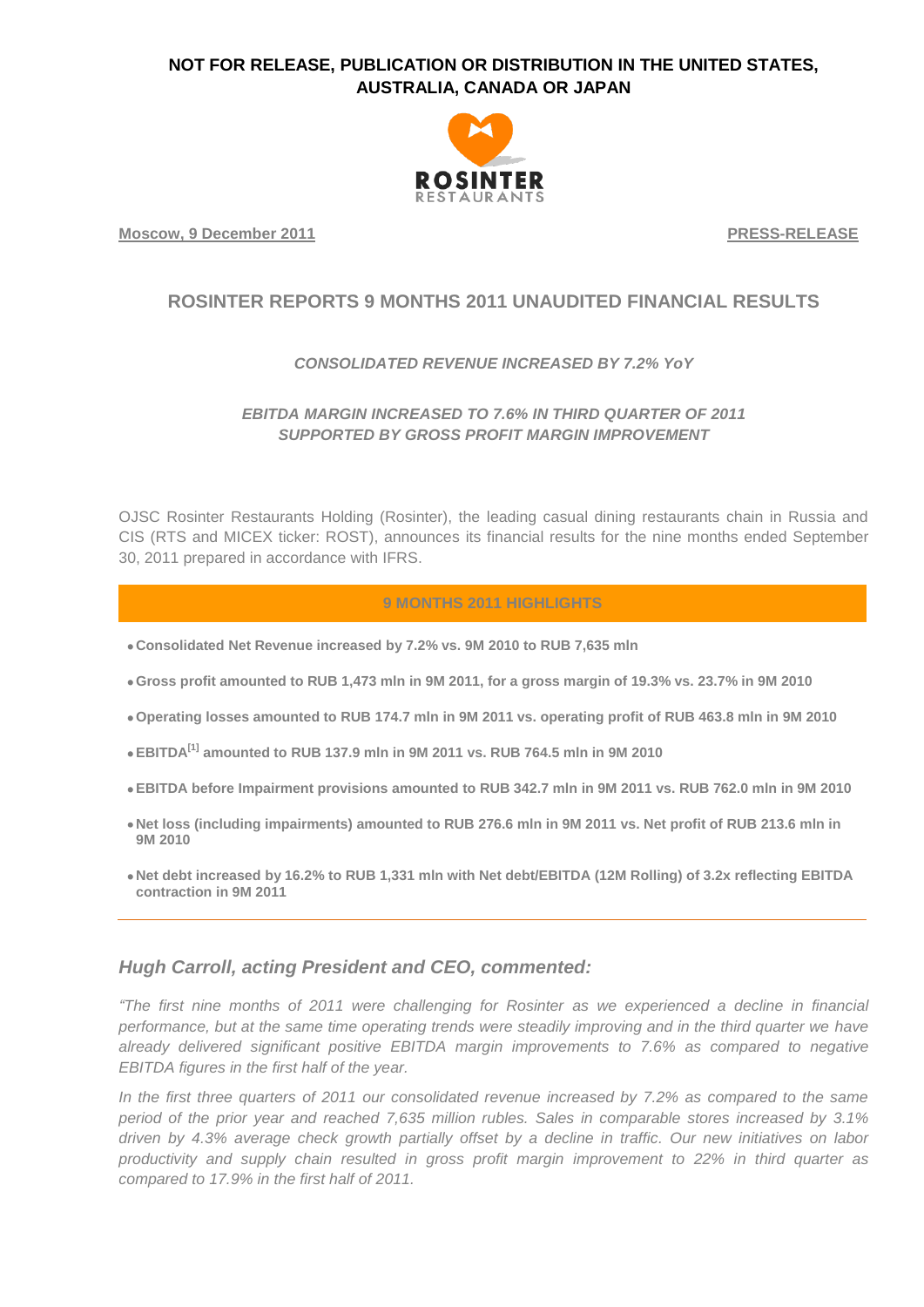*Our development program assumes a very selective approach to corporate sites in order to ensure high quality of new restaurants and appropriate return on invested capital. At the same time we optimized our portfolio by closing a number of non-profitable outlets. During the first nine months of 2011, on a gross basis, we opened 30 new restaurants, including 12 corporate and 18 franchise outlets. Accounting for planned closures, our restaurant count grew from 362 to 371 outlets by the end of third quarter.*

*Going forward our efforts will focus on revitalizing core brands, optimizing organizational processes and delivering high quality guest experiences."*

*\* \* \**

| (RUB thousand)                                                                                             | 1Q 2011                                  |                                 | 2Q 2011                                    |                                 | 3Q 2011                                   |                                 | 9M 2011                                    |                                 | 9M 2010                                      |                                 |
|------------------------------------------------------------------------------------------------------------|------------------------------------------|---------------------------------|--------------------------------------------|---------------------------------|-------------------------------------------|---------------------------------|--------------------------------------------|---------------------------------|----------------------------------------------|---------------------------------|
| Net revenue<br>Incl. Revenue from restaurants<br>Incl. Revenue from franchising                            | 2 489 119<br>2 362 283<br>75 907         | 100,0%<br>94,9%<br>3.0%         | 2 580 376<br>2 466 180<br>82 959           | 100,0%<br>95,6%<br>3.2%         | 2 5 6 5 6 9 6<br>2 446 797<br>78 209      | 100,0%<br>95,4%<br>3.0%         | 7 635 191<br>7 275 260<br>237 075          | 100,0%<br>95,3%<br>3.1%         | 7 125 650<br>6719073<br>192 022              | 100,0%<br>94,3%<br>2,7%         |
| <b>Cost of Sales</b><br>Incl. Food and beverages<br>Incl. Payroll and related taxes<br>Incl. Materials     | 2 060 866<br>605 974<br>622769<br>66 017 | 82,8%<br>24,3%<br>25,0%<br>2.7% | 2 100 468<br>611 247<br>603 062<br>105 775 | 81,4%<br>23,7%<br>23,4%<br>4,1% | 2 000 801<br>578 549<br>533 047<br>73 168 | 78,0%<br>22,5%<br>20,8%<br>2,9% | 6 162 135<br>1795770<br>1758878<br>244 960 | 80,7%<br>23,5%<br>23,0%<br>3.2% | 5438079<br>1 640 400<br>1 475 276<br>170 660 | 76,3%<br>23,0%<br>20,7%<br>2.4% |
| <b>Gross profit</b>                                                                                        | 428 253                                  | 17,2%                           | 479 908                                    | 18,6%                           | 564 895                                   | 22,0%                           | 1473056                                    | 19,3%                           | 1687571                                      | 23,7%                           |
| SG&A expenses                                                                                              | 410 178                                  | 16,5%                           | 399 747                                    | 15,5%                           | 398 642                                   | 15,5%                           | 1 208 567                                  | 15,8%                           | 1 112 563                                    | 15,6%                           |
| Start-up expenses for new stores                                                                           | 37 976                                   | 1,5%                            | 19 058                                     | 0.7%                            | 31 247                                    | 1,2%                            | 88 281                                     | 1,2%                            | 32 579                                       | 0,5%                            |
| Other operating income                                                                                     | (11760)                                  | $-0.5%$                         | (5266)                                     | $-0.2%$                         | (17047)                                   | $-0.7%$                         | (34073)                                    | $-0.4%$                         | (22082)                                      | $-0.3%$                         |
| Other operating expenses                                                                                   | 49 0 95                                  | 2,0%                            | 82 042                                     | 3.2%                            | 49 109                                    | 1,9%                            | 180 246                                    | 2,4%                            | 103 092                                      | 1,4%                            |
| Losses/(Gains) from impairment                                                                             | 38 119                                   | 1,5%                            | 152 963                                    | 5,9%                            | 13702                                     | 0.5%                            | 204 784                                    | 2,7%                            | (2432)                                       | 0.0%                            |
| <b>Operating (loss)/profit</b>                                                                             | (95355)                                  | $-3.8%$                         | (168636)                                   | $-6,5%$                         | 89 24 2                                   | 3.5%                            | (174749)                                   | $-2,3%$                         | 463 851                                      | 6,5%                            |
| Financial expenses, net<br>Foreign exchange losses, net<br>Share of (gains)/losses of JV and<br>associates | 28 5 17<br>29 748<br>(213)               | 1,1%<br>1,2%<br>0.0%            | 41 576<br>6 0 4 4<br>(285)                 | 1,6%<br>0.2%<br>0.0%            | 57 481<br>(15314)<br>(315)                | 2,2%<br>$-0.6%$<br>0.0%         | 127 574<br>20 478<br>(813)                 | 1,7%<br>0.3%<br>0.0%            | 158 806<br>4 3 0 2<br>22 233                 | 2,2%<br>0.1%<br>0.3%            |
| (Loss)/Profit before tax                                                                                   | (153 407)                                | $-6,2%$                         | (215971)                                   | $-8,4%$                         | 47 390                                    | 1,8%                            | (321988)                                   | $-4,2%$                         | 278 510                                      | 3,9%                            |
| Income tax (benefit)/expense                                                                               | (6959)                                   | $-0.3%$                         | (40909)                                    | $-1.6%$                         | 2 4 8 5                                   | 0.1%                            | (45383)                                    | $-0,6%$                         | 64 869                                       | 0.9%                            |
| Net (loss)/profit                                                                                          | (146 448)                                | $-5.9%$                         | (175062)                                   | $-6,8%$                         | 44 905                                    | 1,8%                            | (276 605)                                  | $-3.6%$                         | 213 641                                      | 3.0%                            |
| Operating (loss)/profit<br>Depreciation and amortization<br>EBITDA <sup>[1]</sup>                          | (95355)<br>102 554<br>7 1 9 9            | $-3.8%$<br>4,1%<br>0.3%         | (168636)<br>104 259<br>(64377)             | $-6,5%$<br>4,0%<br>$-2,5%$      | 89 24 2<br>105 848<br>195 090             | 3.5%<br>4,1%<br>7,6%            | (174749)<br>312 661<br>137912              | $-2,3%$<br>4,1%<br>1,8%         | 463 851<br>300 603<br>764 454                | 6.5%<br>4,2%<br>10,7%           |
| Losses/(Gains) from impairment<br><b>EBITDA before Impairment</b>                                          | 38 119<br>45 318                         | 1,5%<br>1,8%                    | 152 963<br>88 586                          | 5,9%<br>3,4%                    | 13702<br>208 792                          | 0,5%<br>8,1%                    | 204 784<br>342 696                         | 2,7%<br>4,5%                    | (2432)<br>762 022                            | 0,0%<br>10,7%                   |

#### *Income Statement Summary*

In 9M 2011, consolidated revenue of the Company increased by 7.2% as compared to the same period of prior year which was contributed by growth of corporate sales by 8.3% and increase of revenue from franchising. Same-store sales growth in 9M 2011 amounted to 3.1% driven by 4.3% average check increase partially offset by 1.1% like-for-like traffic decline. Growth of sales of franchise outlets and expansion of franchise network, which grew to 120 outlets in 9M 2011 from 107 restaurants in 9M 2010, resulted in increase of revenue from franchising by 23.5% to RUB 237.1 mln.

Gross profit margin decreased to 19.3% in 9M 2011 as compared to 23.7% in 9M 2010 resulting from increase of food and beverage, payroll expenses and materials cost. Food and beverage cost margin increased to 23.5% in 9M 2011 from 23.0% in 9M 2010 which was driven by the Company's deliberate strategy on pricing changes targeted at a step-by-step passing of purchasing inflation on to the consumers. Payroll and related taxes increased to 23.0% as percentage of revenue due to restaurant staff wages realignment and increase of the social tax rates. At the same time operating performance improved in 3Q 2011 and gross profit margin for the period equaled 22.0% as compared to 18.6% in 2Q 2011 and 17.2% in 1Q 2011. This quarterly margin improvement was driven by relative reduction of core cost items, including food and beverage cost and payroll expenses as percentage of sales.

Selling, general and administrative expenses increased as percentage of revenue to 15.8% in 9M 2011 from 15.6% in 9M 2010. In 3Q 2011 SG&A expenses reduced to 15.5% as percentage of sales from 16.0% in 1H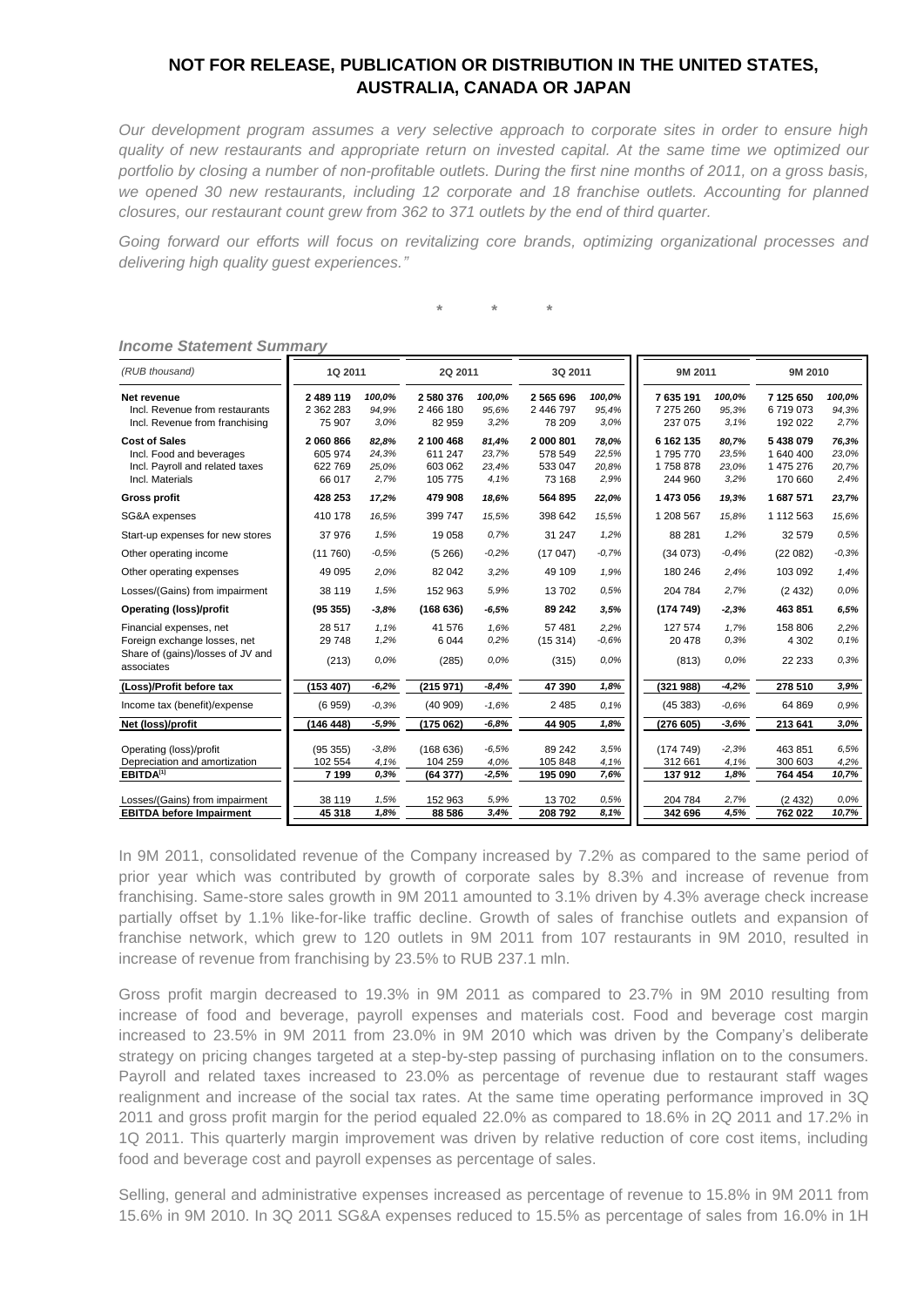2011. This was contributed by reduction of payroll and related taxes expenses resulting from the effect of revenue growth and step-down rates of social taxes.

Start-up expenses for new restaurants increased to RUB 88.3 mln in 9M 2011 as compared to RUB 32.6 mln in 9M 2010 which was due to greater number and different time-schedule of new corporate openings. Other operating expenses increased to RUB 180.2 mln in 9M 2011 resulting from higher losses on disposal of noncurrent assets as compared to same period of 2010. In 9M 2011 a number of restaurants were still performing below expectations and in accordance with IFRS regulations the Company accrued provision for impairment of their assets in the amount of RUB 204.8 mln, including RUB 13.7 mln accrued in 3Q 2011. Relative decrease of gross profit, increased start-up expenses and additional impairment provision resulted in operating losses of RUB 174.7 mln in 9M 2011.

Net financial expenses decreased by 19.7% as a result of reduction of Company's debt and lower interest rates. Income tax credit in 9M 2011 amounted to RUB 45.4 mln and Net loss for the period amounted to RUB 276.6 mln. Decline in operating profit margin resulted in EBITDA decrease to RUB 137.9 mln in 9M 2011 from RUB 764.5 mln in 9M 2010. EBITDA before impairment provision amounted RUB 342.7 mln in 9M 2011, while the margin increased to 8.1% in 3Q 2011 as compared to 3.4% in 2Q 2011 and 1.8% in 1Q 2011.

| (RUB thousand)                                                     | 9M 2011   | 9M 2010   | % change<br>$Y$ -o- $Y$ |
|--------------------------------------------------------------------|-----------|-----------|-------------------------|
| Net cash flow from operating activities                            | 386 995   | 118 926   | 225,4%                  |
| Incl. Cash flow before changes in operating assets and liabilities | 350 882   | 544 067   | $-35.5%$                |
| Incl. Change in operating assets and liabilities                   | 36 113    | (425 141) | -108,5%                 |
| Net cash flow used in investing activities                         | (455 651) | (205097)  | 122,2%                  |
| Net cash flow from financing activities                            | 78 4 25   | 299 225   | -73.8%                  |
| Effect of exchange rate changes on cash & cash equivalents         | (7 179)   | (10 055)  | $-28.6%$                |
| Net increase in cash & cash equivalents                            | 2 5 9 0   | 202 999   |                         |
| Cash & cash equivalents at beginning of the period                 | 216 510   | 113 243   | 91.2%                   |
| Cash & cash equivalents at end of the period                       | 219 100   | 316 242   | $-30.7%$                |

#### *Cash Flow Performance*

Net cash from operating activities increased to RUB 386.9 mln in 9M 2011 as compared to RUB 118.9 mln in 9M 2010. Operating cash flow before changes in operating assets decreased by 35.5% to EUB 350.9 mln in 9M 2011.

Net cash used in investing activities amounted to RUB 455.7 mln as compared to RUB 205.1 mln in 9M 2010. During 9M 2011 the Company opened 12 new corporate outlets as compared to 8 outlets opened in 9M 2010 and increased investments in restaurant openings.

#### *Debt and Liquidity*

| (RUB thousand)          | 30 September 2011 |        | 31 December 2010 |        | % change |
|-------------------------|-------------------|--------|------------------|--------|----------|
| <b>Total Gross debt</b> | 1 550 000         | 100.0% | 1 361 495        | 100.0% | 13,8%    |
| Short-term debt         | 516 667           | 33,3%  | 275 786          | 20,3%  |          |
| Long-term debt          | 1 033 333         | 66.7%  | 1 085 709        | 79,7%  |          |
| Net debt                | 1 330 900         |        | 1 144 985        |        | 16,2%    |
| Net debt/EBITDA         | 3.2 x             |        | 1.1 $x$          |        |          |

Total gross debt increased by 13.8% in 9M 2011 to RUB 1,550 mln, while Net debt increased by 16.2% by September 30, 2011 as compared to December 31, 2010. Short-term component of the debt portfolio increased to 33.3% from 20.3% at the beginning of the year. Net debt/EBITDA (12M Rolling) ratio increased to 3.2x as of September 30, 2011 from 1.1x as of December 31, 2010 influenced mainly by EBITDA contraction in 9M 2011.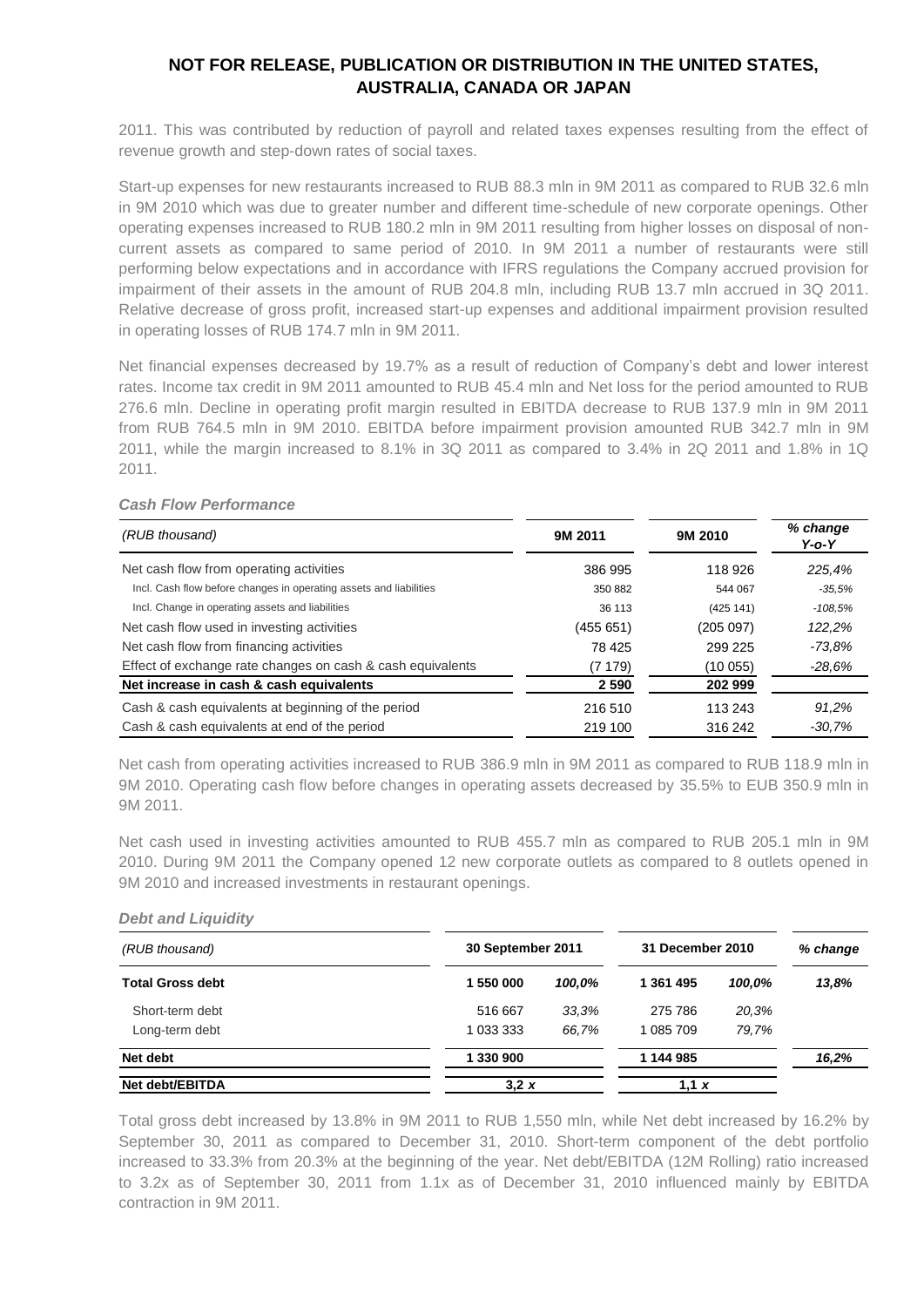*[1] EBITDA is calculated by adding back depreciation and amortization to profit from operating activities after impairment. EBITDA measures are not measurements of our operating performance under IFRS and should not be considered as an alternative to net profit, operating profit or any other performance measures derived in accordance with IFRS or as an alternative to cash flow from operating activities or as a measure of our liquidity. Our approach to calculating EBITDA may differ from the approach of other companies.*

Some information in this review may contain "forward-looking statements" which include all statements other than statements of historical fact. Such forward-looking statements can often be identified by words such as "plans", "believes", "anticipates", "expects", "intends", "estimates", "will", "may", "continue", "should" and similar expressions. Such forward-looking statements involve known and unknown risks, uncertainties and other important factors beyond the Company's and/or its Management control that could cause the actual results, performance or achievements of the Company to be materially different from future results, performance or achievements expressed or implied by such forward-looking statements. Such forwardlooking statements are based on numerous assumptions regarding the Company's present and future business strategies and the environment in which the Company will operate in the future. By their nature, forward-looking statements involve risks and uncertainties because they relate to events and depend on circumstances that may or may not occur in the future. These forward-looking statements speak only as at the date as of which they are made, and the Company and/or its Management does not intend and has no duty or obligation to supplement, amend, update or revise any of the forward-looking statements contained herein to reflect any change in the Company's and/or its Management expectations with regard thereto or any change in events, conditions or circumstances on which any such statements are based. The information and opinions contained in this review are provided as at the date of this review and are subject to change by the Company's own discretion without notice of any kind and form.

\* \* \*

### **Press enquiries**:

**Ilya Nemirovskiy** Head of Investor Relations

E-mail: [ir@rosinter.ru](mailto:ir@rosinter.ru) Tel.: + 7 495 788 44 88 ext. 2108

**Investors and analysts enquiries**:

**Valeria Silina** Vice-president for corporate communications

> **Anna Postnikova** Press-secretary

E-mail: [pr@rosinter.ru](mailto:pr@rosinter.ru) Tel.: +7 495 788 44 88 ext. 2676

#### **Note to Editors:**

**As at 31 October 2011 OJSC Rosinter Restaurants Holding** is the leading casual dining restaurant company in Russia and CIS, which operates 373 outlets, including 120 franchised restaurants in 43 cities in Russia, CIS and Central Europe, including Baltic countries. The Company offers Italian, Japanese, American and Russian cuisine under its proprietary brands IL Patio, Planet Sushi and 1-2-3 Cafe and its licensed brands T.G.I. Friday's and Sibirskaya Corona. Also through a Joint Venture with Whitbread Plc the company is currently developing the Costa Coffee chain in Russia. Rosinter Restaurants Holding is listed on RTS [\(www.rts.ru\)](http://www.rts.ru/) and MICEX [\(www.micex.ru\)](http://www.micex.ru/) under the stock tickers ROST.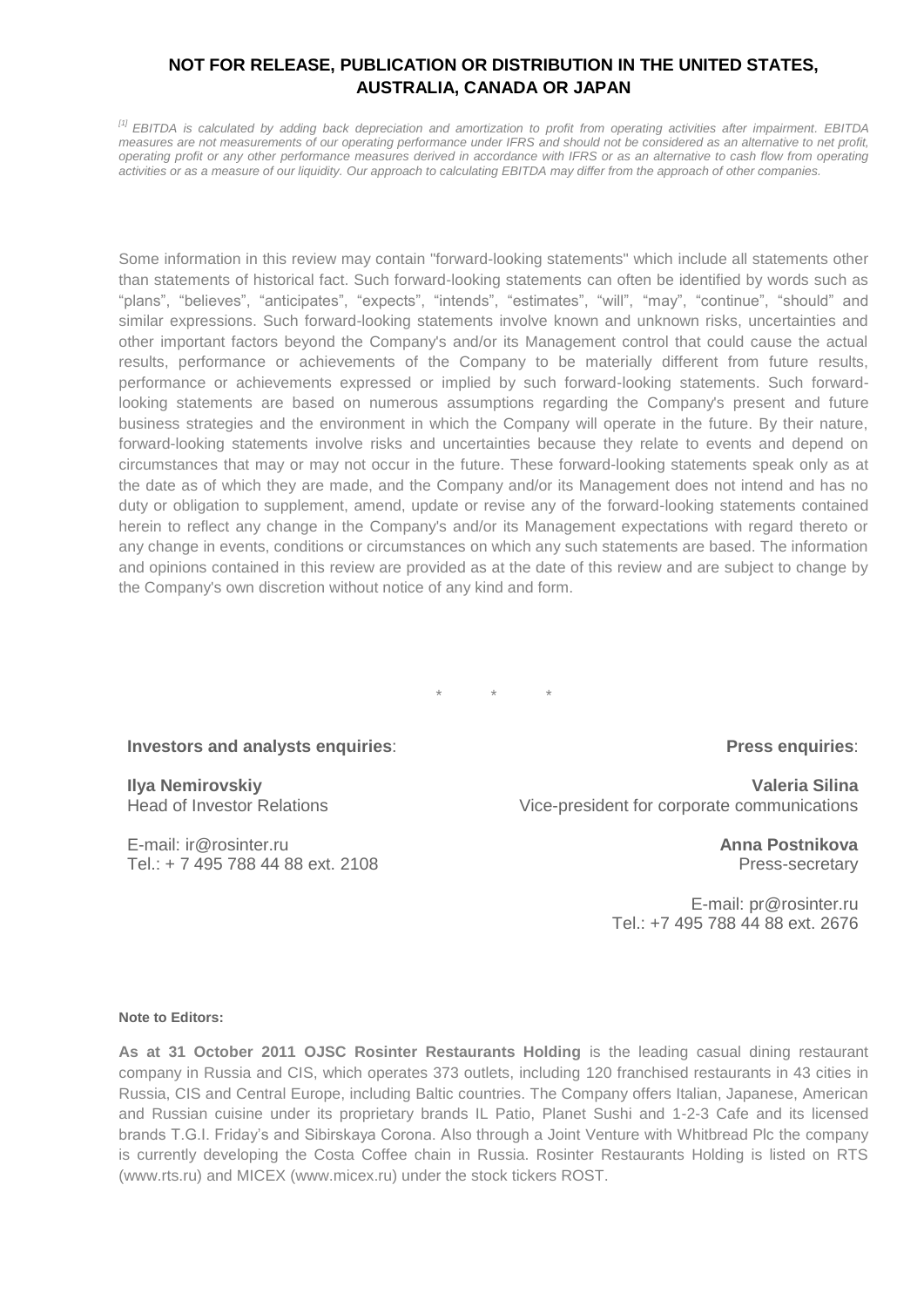### **APPENDIX OJSC ROSINTER RESTAURANTS HOLDING INTERIM CONDENSED CONSOLIDATED INCOME STATEMENT**

(All amounts are in thousands of Russian Roubles, except for earnings per share)

|                                                           | For the nine months ended<br>September 30, |                     |  |
|-----------------------------------------------------------|--------------------------------------------|---------------------|--|
|                                                           | 2011                                       | 2010,<br>as revised |  |
|                                                           | <b>Unaudited</b>                           |                     |  |
| <b>Revenue</b>                                            | 7,635,191                                  | 7,125,650           |  |
| Cost of sales                                             | (6,162,135)                                | (5,438,079)         |  |
| <b>Gross profit</b>                                       | 1,473,056                                  | 1,687,571           |  |
| Selling, general and administrative expenses              | (1,208,567)                                | (1,112,563)         |  |
| Start-up expenses for new restaurants                     | (88, 281)                                  | (32,579)            |  |
| Other gains                                               | 34,073                                     | 22,082              |  |
| Other losses                                              | (180, 246)                                 | (103,092)           |  |
| (Loss)/profit from operating activities before impairment | 30,035                                     | 461,419             |  |
| (Loss)/gain from impairment of operating assets           | (204, 784)                                 | 2,432               |  |
| (Loss)/profit from operating activities after impairment  | (174, 749)                                 | 463,851             |  |
| Financial income                                          | 13,969                                     | 37,876              |  |
| Financial expense                                         | (141, 543)                                 | (196, 682)          |  |
| Foreign exchange losses, net                              | (20, 478)                                  | (4,302)             |  |
| Share of profits/(losses) of joint venture and associates | 813                                        | (22, 233)           |  |
| (Loss)/profit before income tax                           | (321,988)                                  | 278,510             |  |
| Income tax benefit/(expense)                              | 45,383                                     | (64, 869)           |  |
| Net (loss)/profit for the period                          | (276, 605)                                 | 213,641             |  |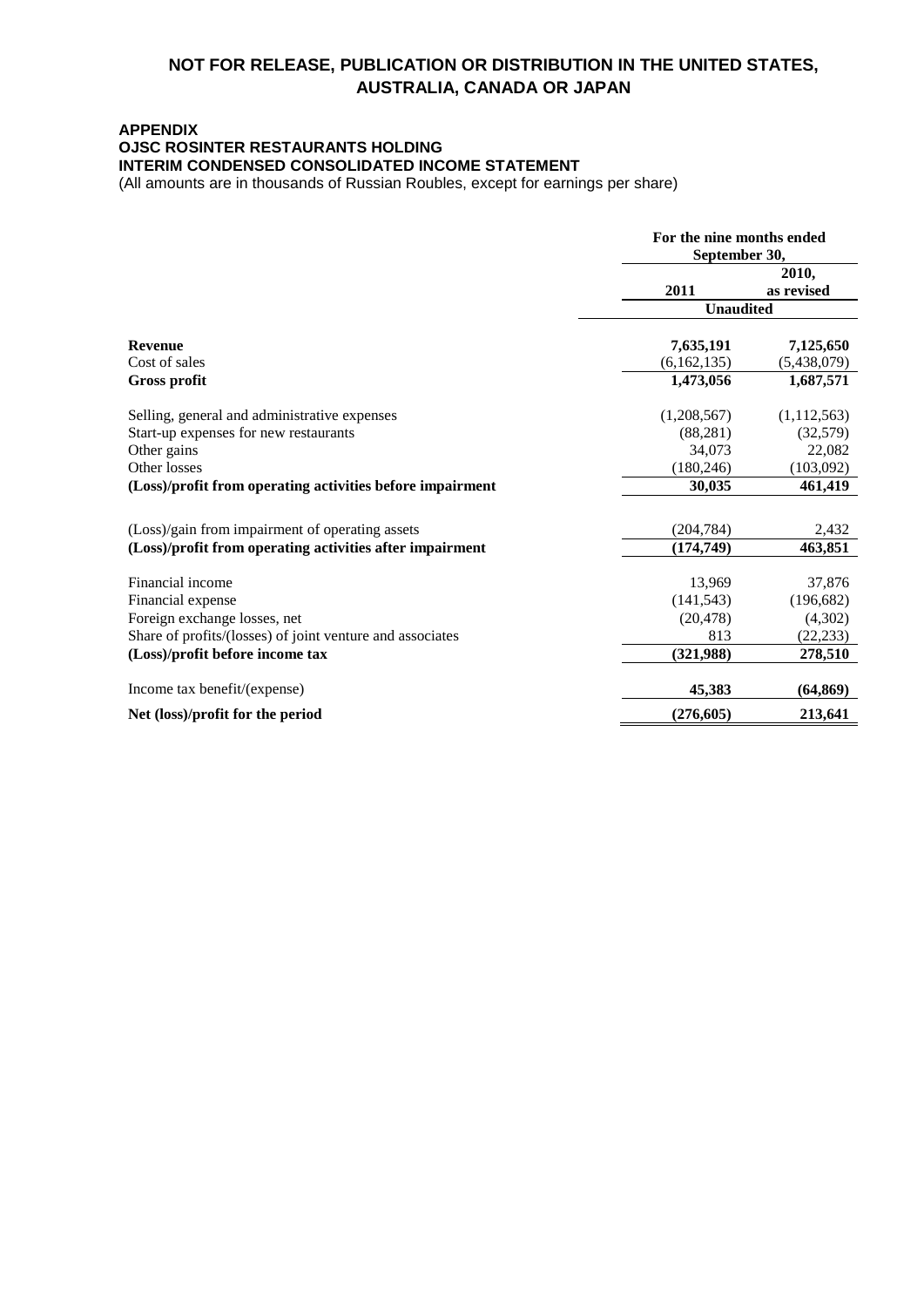### **APPENDIX**

### **OJSC ROSINTER RESTAURANTS HOLDING**

# **INTERIM CONDENSED CONSOLIDATED STATEMENT OF FINANCIAL POSITION**

(All amounts are in thousands of Russian Roubles)

|                                                            | September 30,<br>2011, unaudited | December 31, 2010,<br>audited |
|------------------------------------------------------------|----------------------------------|-------------------------------|
| <b>ASSETS</b>                                              |                                  |                               |
| <b>Non-current assets</b>                                  |                                  |                               |
| Property and equipment                                     | 2,182,303                        | 2,335,502                     |
| Intangible assets                                          | 183,745                          | 238,225                       |
| Goodwill                                                   | 175,104                          | 176,153                       |
| Investments in joint ventures and associates               | 4,871                            | 6,545                         |
| Long-term loans due from related parties                   | 99,564                           | 141,110                       |
| Long-term receivables due from related parties             | 4,099                            |                               |
| Deferred income tax asset                                  | 184,788                          | 97,904                        |
| Other non-current assets                                   | 143,878                          | 174,203                       |
|                                                            | 2,978,352                        | 3,169,642                     |
| <b>Current assets</b>                                      |                                  |                               |
| Inventories                                                | 128,839                          | 210,752                       |
| VAT and other taxes recoverable                            | 126,325                          | 119,568                       |
| Income tax recoverable<br>Trade and other receivables      | 39,308                           | 35,561                        |
|                                                            | 165,996<br>210,966               | 142,136                       |
| Advances paid                                              |                                  | 215,437<br>109,139            |
| Receivables from related parties<br>Short-term loans       | 52,039                           | 13,396                        |
| Short-term loans due from related parties                  | 7,111<br>99,799                  | 12,576                        |
| Cash and cash equivalents                                  | 219,100                          | 216,510                       |
|                                                            | 1,049,483                        | 1,075,075                     |
| <b>TOTAL ASSETS</b>                                        | 4,027,835                        | 4,244,717                     |
|                                                            |                                  |                               |
| <b>EQUITY AND LIABILITIES</b>                              |                                  |                               |
| <b>Equity</b>                                              |                                  |                               |
| Equity attributable to equity holders of the parent entity |                                  |                               |
| Share capital                                              | 2,767,015                        | 2,767,015                     |
| Additional paid-in capital                                 | 2,204,816                        | 2,204,816                     |
| Treasury shares                                            | (416,732)                        | (355,003)                     |
| Other capital reserves                                     | 16,177                           | 18,402                        |
| <b>Accumulated losses</b>                                  | (3,617,061)                      | (3,299,433)                   |
| <b>Translation difference</b>                              | (59, 819)                        | (52, 439)                     |
|                                                            | 894,396                          | 1,283,358                     |
| Non-controlling interests                                  | 19,107                           | 24,419                        |
|                                                            | 913,503                          | 1,307,777                     |
| <b>Non-current liabilities</b>                             |                                  |                               |
| Long-term debt                                             | 1,033,739                        | 1,087,465                     |
| Long-term liabilities to partners                          | 48,386                           | 67,341                        |
| Deferred income                                            | 8,696                            | 27,437                        |
| Deferred income tax liabilities                            | 81,322                           | 101,419                       |
|                                                            | 1,172,143                        | 1,283,662                     |
| <b>Current liabilities</b>                                 |                                  |                               |
| Trade and other payables                                   | 1,156,181                        | 1,158,131                     |
| Payables to related parties                                | 35,151                           | 21,752                        |
| Short-term debt                                            | 517,044                          | 276,934                       |
| Short-term debt due to related parties                     | 5,401                            | 7,253                         |
| Short-term liabilities to partners                         | 43,943                           | 53,075                        |
| Deferred income                                            | 62,376                           | 47,381                        |
| Income tax payable                                         | 122,093                          | 88,752                        |
|                                                            | 1,942,189                        | 1,653,278                     |
| <b>TOTAL EQUITY AND LIABILITIES</b>                        | 4,027,835                        | 4,244,717                     |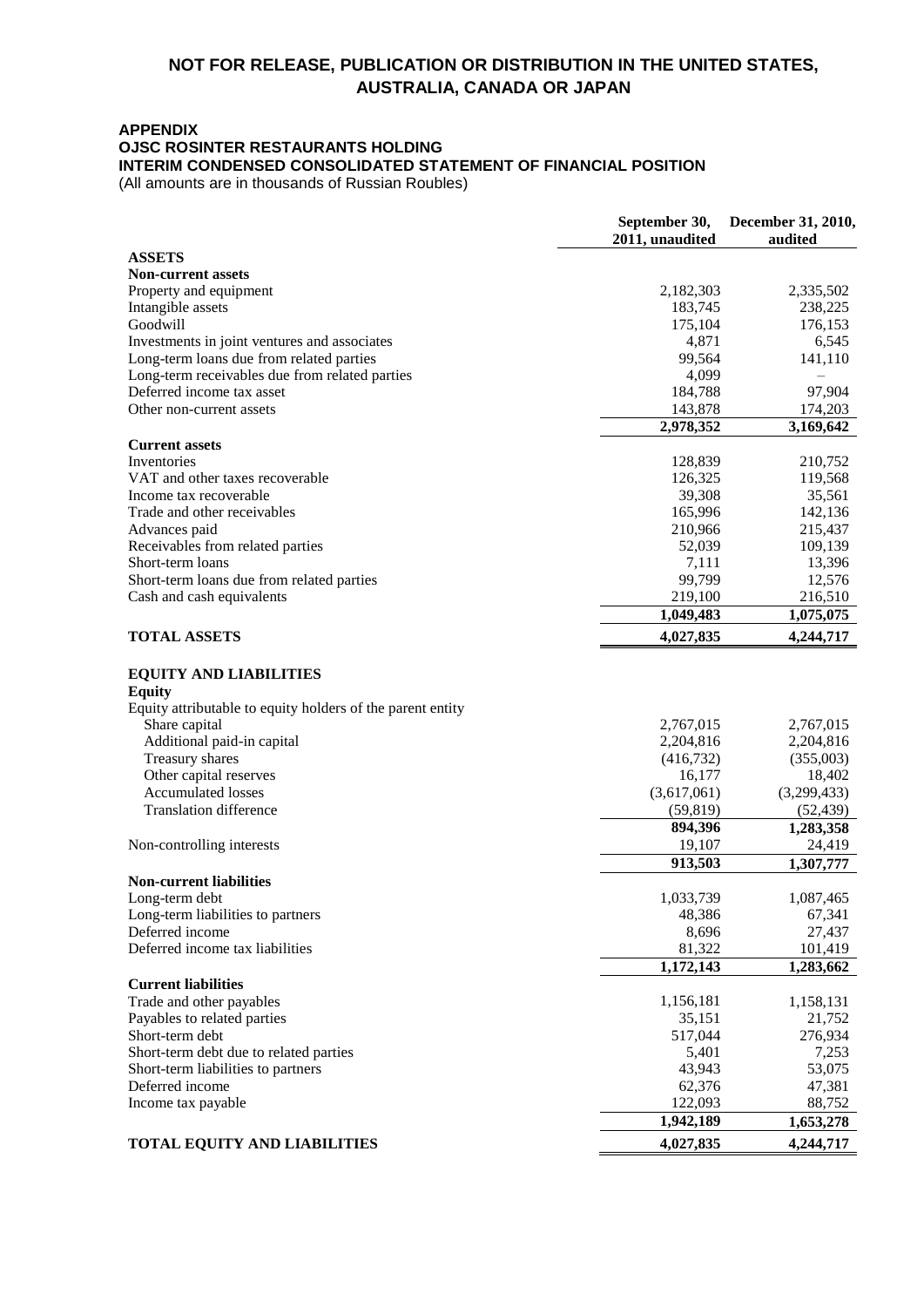#### **APPENDIX**

**OJSC ROSINTER RESTAURANTS HOLDING** 

#### **INTERIM CONDENSED CONSOLIDATED CASH FLOW STATEMENT**

(All amounts are in thousands of Russian Roubles)

|                                                                                                    | For the nine months ended |            |
|----------------------------------------------------------------------------------------------------|---------------------------|------------|
|                                                                                                    | September 30,             |            |
|                                                                                                    | 2011                      | 2010       |
|                                                                                                    | <b>Unaudited</b>          |            |
| <b>Operating activities</b>                                                                        |                           |            |
| (Loss)/profit before tax                                                                           | (321,988)                 | 278,510    |
| Adjustments to reconcile profit/(loss) before tax to net cash provided by<br>operating activities: |                           |            |
| Depreciation and amortisation                                                                      | 312,661                   | 300,602    |
| Foreign exchange losses, net                                                                       | 20,478                    | 4,302      |
| Financial income                                                                                   | (13,969)                  | (37, 876)  |
| Financial expense                                                                                  | 141,543                   | 196,682    |
| Allowance for impairment of advances paid, taxes recoverable and                                   |                           |            |
| receivables                                                                                        | 32,377                    | 21,159     |
| Allowance for impairment of inventories                                                            | (1, 431)                  | (9,774)    |
| Loss on disposal of non-current assets                                                             | 93,464                    | 46,709     |
| Impairment of assets                                                                               | 204,784                   | (2, 432)   |
| Share of joint venture's and associates' results                                                   | (813)                     | 22,233     |
| Write off and impairment of loans receivable from related parties                                  | 91                        | 620        |
| Share based payment expenses                                                                       | 7,464                     | 10,544     |
|                                                                                                    | 474,661                   | 831,279    |
| Changes in operating assets and liabilities:                                                       |                           |            |
| Decrease in inventories                                                                            | 82,003                    | 41,194     |
| Increase in advances, taxes recoverable, receivables                                               |                           |            |
| and other non-current assets                                                                       | (63, 847)                 | (217,240)  |
| Decrease/(increase) in receivables from/                                                           |                           |            |
| payables to related parties, net                                                                   | 64,644                    | (1,082)    |
| Increase/(decrease) in trade and other payables                                                    | (46, 687)                 | (248, 013) |
| Net cash generated from operations                                                                 | 510,774                   | 406,138    |
| Interest paid                                                                                      | (94, 549)                 | (211, 662) |
| Interest received                                                                                  | 6,070                     | 22,240     |
| Income tax paid                                                                                    | (35,300)                  | (97, 790)  |
| Net cash flows from operating activities                                                           | 386,995                   | 118,926    |
| <b>Investing activities</b>                                                                        |                           |            |
| Purchases of property and equipment                                                                | (368, 620)                | (160,772)  |
| Loans issued to related parties                                                                    | (45, 573)                 | (176,309)  |
| Proceeds from repayment of loans issued to related parties                                         |                           | 161,135    |
| Payments to acquire non-controlling interest in subsidiaries                                       | (45, 723)                 | (30, 949)  |
| Purchase of intangible assets                                                                      | (10, 866)                 | (5,415)    |
| Proceeds from disposal of property and equipment                                                   | 10,724                    | 7,208      |
| Proceeds from repayment of loans issued to third parties                                           | 4,407                     | 5          |
| Net cash flows used in investing activities                                                        | (455, 651)                | (205,097)  |